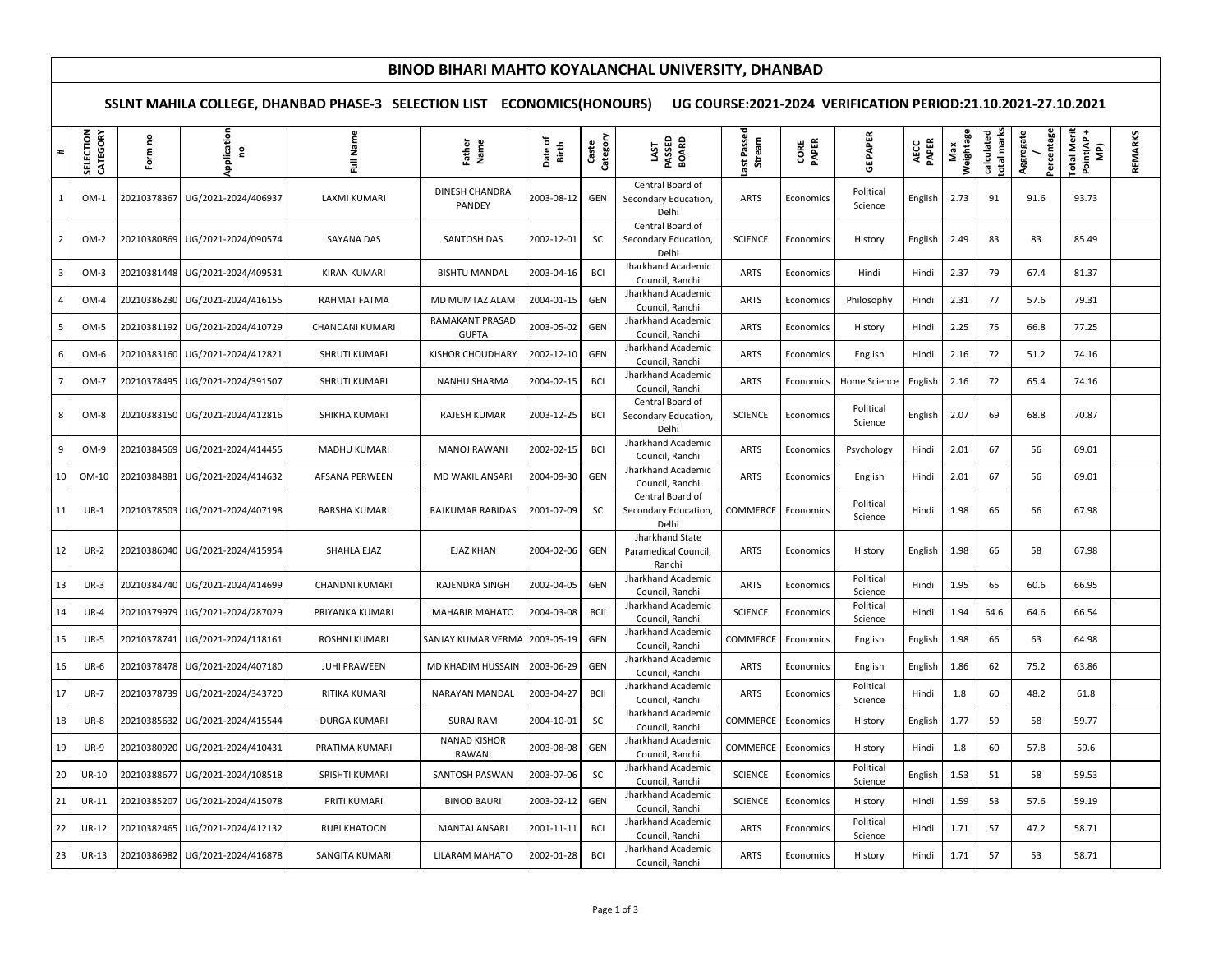## **BINOD BIHARI MAHTO KOYALANCHAL UNIVERSITY, DHANBAD**

**SSLNT MAHILA COLLEGE, DHANBAD PHASE-3 SELECTION LIST ECONOMICS(HONOURS) UG COURSE:2021-2024 VERIFICATION PERIOD:21.10.2021-27.10.2021**

| $\texttt{+}$    | SELECTION<br>CATEGORY | Form no     | pplication<br>ဥ                 | Full Name             | Name<br>Father                  | Date of<br>Birth | Category<br>Caste | LAST<br>PASSED<br>BOARD                                                | ast Passed<br>Stream | CORE<br>PAPER | GE PAPER             | AECC<br>PAPER | Weightage<br>Max | calculated<br>otal marks | Percentage<br>Aggregate | Total Merit<br>Point(AP +<br>MP) | REMARKS |
|-----------------|-----------------------|-------------|---------------------------------|-----------------------|---------------------------------|------------------|-------------------|------------------------------------------------------------------------|----------------------|---------------|----------------------|---------------|------------------|--------------------------|-------------------------|----------------------------------|---------|
| 24              | <b>UR-14</b>          | 20210380090 | UG/2021-2024/406854             | AEKANTIKA             | MANOJ KUMAR YADAV               | 2002-10-24       | GEN               | Council for Indian<br>School Certificate<br>Examinations, New<br>Delhi | <b>SCIENCE</b>       | Economics     | History              | English       | 1.71             | 57                       | 57                      | 58.71                            |         |
| 25              | <b>UR-15</b>          | 20210385222 | UG/2021-2024/414983             | DIVYA KUMARI          | <b>BINOD KUMAR GUPTA</b>        | 2004-04-20       | GEN               | Jharkhand Academic<br>Council, Ranchi                                  | COMMERCE             | Economics     | History              | Hindi         | 1.83             | 61                       | 56.4                    | 58.23                            |         |
| 26              | <b>UR-16</b>          | 20210385701 | UG/2021-2024/415609             | <b>KRISHNA KUMARI</b> | <b>SURESH PANDIT</b>            | 2003-02-10       | GEN               | Jharkhand Academic<br>Council, Ranchi                                  | COMMERCE             | Economics     | Hindi                | English       | 1.53             | 51                       | 56.4                    | 57.93                            |         |
| 27              | V EWS-1               | 20210378581 | UG/2021-2024/407202             | SHREYA KUMARI         | <b>VIJAY KUMAR</b>              | 2002-07-02       | GEN               | Jharkhand Academic<br>Council, Ranchi                                  | ARTS                 | Economics     | History              | English       | 1.68             | 56                       | 50.6                    | 57.68                            |         |
|                 | 28 V EWS-2            | 20210384827 | UG/2021-2024/414603             | <b>RUPA KUMARI</b>    | PRAKASH MUKHERJEE               | 2004-01-01       | GEN               | Jharkhand Academic<br>Council, Ranchi                                  | <b>ARTS</b>          | Economics     | History              | Hindi         | 1.68             | 56                       | 57.4                    | 57.68                            |         |
|                 | 29 V_EWS-3            | 20210384443 | UG/2021-2024/414341             | ANNU KUMARI           | RAVINDRA TANTI                  | 2003-03-15       | GEN               | Jharkhand Academic<br>Council, Ranchi                                  | COMMERCE             | Economics     | Psychology           | Hindi         | 1.77             | 59                       | 55.8                    | 57.57                            |         |
| 30 <sup>°</sup> | V_EWS-4               | 20210384893 | UG/2021-2024/414834             | NILAM KUMARI          | AWADHESH MISTRI                 | 2001-10-10       | GEN               | Jharkhand Academic<br>Council, Ranchi                                  | COMMERCE             | Economics     | History              | Hindi         | 1.5              | 50                       | 56                      | 57.5                             |         |
| 31              | V_EWS-5               | 20210378509 | UG/2021-2024/407197             | MANJU KUMARI          | SANJAY SHARMA                   | 2004-06-05       | GEN               | Jharkhand Academic<br>Council, Ranchi                                  | COMMERCE             | Economics     | English              | Hindi         | 1.5              | 50                       | 55.8                    | 57.3                             |         |
|                 | 32 V EWS-6            | 20210384901 | UG/2021-2024/414836             | <b>SUKHI KUMARI</b>   | <b>KESHAV YADAV</b>             | 2002-02-20       | GEN               | Jharkhand Academic<br>Council, Ranchi                                  | COMMERCE             | Economics     | Psychology           | Hindi         | 1.68             | 56                       | 55.4                    | 57.08                            |         |
| 33              | <b>BCI-1</b>          | 20210379144 | UG/2021-2024/362888             | PAYAL MANDAL          | <b>BHOLANATH MANDAL</b>         | 2004-12-03       | <b>BCI</b>        | Jharkhand Academic<br>Council, Ranchi                                  | <b>ARTS</b>          | Economics     | History              | Hindi         | 1.68             | 56                       | 49.2                    | 57.68                            |         |
| 34              | <b>BCI-2</b>          | 20210380528 | UG/2021-2024/409351             | <b>USHA KUMARI</b>    | DURGA PRASAD                    | 2003-04-16       | <b>BCI</b>        | Jharkhand Academic<br>Council, Ranchi                                  | <b>ARTS</b>          | Economics     | History              | Hindi         | 1.56             | 52                       | 54.2                    | 53.56                            |         |
| 35              | $BCI-3$               | 20210391512 | UG/2021-2024/418948             | <b>KIRAN KUMARI</b>   | MAHESHWAR MAHATO                | 2003-12-11       | <b>BCI</b>        | Jharkhand Academic<br>Council, Ranchi                                  | <b>ARTS</b>          | Economics     | History              | Hindi         | 1.56             | 52                       | 56.4                    | 53.56                            |         |
| 36              | <b>BCI-4</b>          | 20210385745 | UG/2021-2024/415684             | SONALI KUMARI         | SHAILESH KUMAR<br><b>MAHATO</b> | 2004-01-08       | <b>BCI</b>        | Jharkhand Academic<br>Council, Ranchi                                  | <b>ARTS</b>          | Economics     | Political<br>Science | Hindi         | 1.5              | 50                       | 54.6                    | 51.5                             |         |
| 37              | <b>BCI-5</b>          | 20210386678 | UG/2021-2024/416647             | KUMARI MUSKAN MAHATO  | AJIT KUMAR MAHATO               | 2003-12-03       | <b>BCI</b>        | Jharkhand Academic<br>Council, Ranchi                                  | <b>ARTS</b>          | Economics     | Political<br>Science | Hindi         | 1.47             | 49                       | 53.8                    | 50.47                            |         |
| 38              | <b>BC II-1</b>        | 20210382297 | UG/2021-2024/303124             | <b>MOHANI KUMARI</b>  | <b>ANIL BHARTI</b>              | 2004-01-02       | <b>BCII</b>       | Jharkhand Academic<br>Council, Ranchi                                  | ARTS                 | Economics     | History              | Hindi         | 1.53             | 51                       | 46                      | 52.53                            |         |
| 39              | <b>BC II-2</b>        | 20210385993 | UG/2021-2024/415909             | <b>ANNU KUMARI</b>    | SURESH GOPE                     | 2003-06-14       | <b>BCII</b>       | Jharkhand Academic<br>Council, Ranchi                                  | <b>ARTS</b>          | Economics     | History              | Hindi         | 1.38             | 46                       | 48                      | 47.38                            |         |
| 40              | V BC II-3             | 20210378827 | UG/2021-2024/407680             | PRIYA KUMARI SONI     | DAMODAR PRASAD                  | 2003-05-01       | GEN               | Jharkhand Academic<br>Council, Ranchi                                  | COMMERCE             | Economics     | Political<br>Science | Hindi         | 1.68             | 56                       | 55                      | 56.68                            |         |
| 41              | V_BC II-4             | 20210388549 | UG/2021-2024/418530             | <b>FULU KUMARI</b>    | <b>JHARILAL MAHATO</b>          | 2002-02-15       | GEN               | Jharkhand Academic<br>Council, Ranchi                                  | ARTS                 | Economics     | History              | Hindi         | 1.65             | 55                       | 52.8                    | 56.65                            |         |
| 42              | $SC-1$                |             | 20210379198 UG/2021-2024/408159 | USHA KUMARI           | <b>GANGA RAM</b>                | 2002-02-24       | SC                | Central Board of<br>Secondary Education,<br>Delhi                      | COMMERCE             | Economics     | Political<br>Science | English       | 1.32             | 44                       | 51.2                    | 52.52                            |         |
| 43              | $SC-2$                | 20210378732 | UG/2021-2024/407523             | <b>MAMTA KUMARI</b>   | <b>GOPAL RAJWAR</b>             | 2002-07-16       | SC                | Jharkhand Academic<br>Council, Ranchi                                  | <b>SCIENCE</b>       | Economics     | English              | Hindi         | 1.2              | 40                       | 51                      | 52.2                             |         |
| 44              | $SC-3$                | 20210382842 | UG/2021-2024/412454             | <b>JAYA KUMARI</b>    | RAM DAYAL PASWAN                | 2002-01-26       | SC                | Jharkhand Academic<br>Council, Ranchi                                  | COMMERCE             | Economics     | History              | English       | 1.32             | 44                       | 48.8                    | 50.12                            |         |
| 45              | $V$ SC-4              | 20210390964 | UG/2021-2024/420962             | KHUSHBU MAHATO        | JAWAHARLAL MAHATO               | 2003-02-01       | <b>BCI</b>        | Jharkhand Academic<br>Council, Ranchi                                  | <b>ARTS</b>          | Economics     | History              | Hindi         | 1.44             | 48                       | 51.2                    | 49.44                            |         |
| 46              | $V$ SC-5              | 20210381089 | UG/2021-2024/171143             | PUJA KUMARI           | LATE SANTOSH<br>TRAMANIK        | 2004-01-01       | <b>BCI</b>        | Jharkhand Academic<br>Council, Ranchi                                  | <b>ARTS</b>          | Economics     | History              | Hindi         | 1.44             | 48                       | 46.6                    | 49.44                            |         |
| 47              | $V$ SC-6              | 20210384892 | UG/2021-2024/414811             | AFSANA PRWEEN         | ABDUR RAZZAQUE<br>ANSARI        | 2004-05-28       | <b>BCI</b>        | Jharkhand Academic<br>Council, Ranchi                                  | <b>ARTS</b>          | Economics     | History              | Hindi         | 1.44             | 48                       | 46.8                    | 49.44                            |         |
| 48              | $ST-1$                | 20210380210 | UG/2021-2024/409600             | SONALI SOREN          | <b>SUSHIL SOREN</b>             | 2002-07-25       | ST                | Jharkhand Academic<br>Council, Ranchi                                  | <b>SCIENCE</b>       | Economics     | Political<br>Science | English       | 1.47             | 49                       | 49                      | 50.47                            |         |